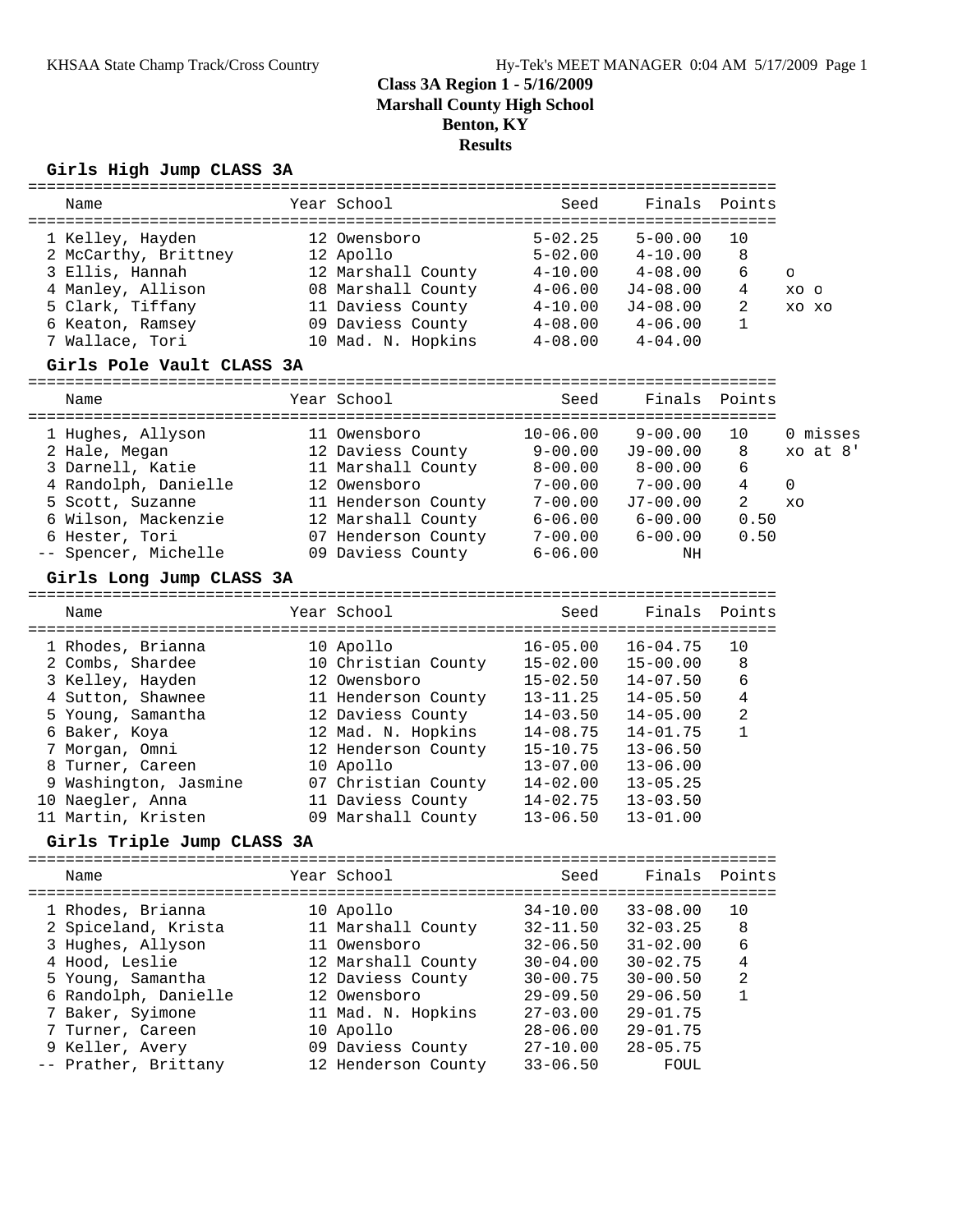================================================================================

#### **Girls Shot Put CLASS 3A**

| Name                                                                                                                                                                                                                                                                                                                            | Year School                                                                                                                                                                                                                                                                       | Seed                                                                                                                                                                       | Finals                                                                                                                                                                            | Points                                 |                          |
|---------------------------------------------------------------------------------------------------------------------------------------------------------------------------------------------------------------------------------------------------------------------------------------------------------------------------------|-----------------------------------------------------------------------------------------------------------------------------------------------------------------------------------------------------------------------------------------------------------------------------------|----------------------------------------------------------------------------------------------------------------------------------------------------------------------------|-----------------------------------------------------------------------------------------------------------------------------------------------------------------------------------|----------------------------------------|--------------------------|
| 1 Kendall, Amashi<br>2 McReynolds, Deshericka<br>3 Smith, Amanda<br>4 Bohannon, Lena<br>5 McKnight, Lora<br>6 Head, Whitney<br>7 Taylor, Ayana<br>8 Hardy, Troyana                                                                                                                                                              | 12 Owensboro<br>10 Mad. N. Hopkins<br>12 Owensboro<br>10 Marshall County<br>10 Christian County<br>12 Daviess County<br>11 Christian County<br>12 Mad. N. Hopkins                                                                                                                 | $42 - 10.25$<br>$36 - 00.50$<br>$33 - 05.50$<br>$29 - 07.00$<br>$30 - 01.50$<br>$29 - 05.50$<br>$28 - 00.00$<br>$27 - 00.00$                                               | =======================<br>$44 - 07.50$<br>$34 - 08.00$<br>$32 - 06.50$<br>$30 - 01.00$<br>$29 - 02.00$<br>$28 - 00.00$<br>$27 - 04.00$<br>$26 - 04.00$                           | 10<br>8<br>6<br>4<br>2<br>$\mathbf{1}$ |                          |
| 9 Breedlove, Kelsey<br>10 Revlett, Carley<br>11 Temple, Morgan                                                                                                                                                                                                                                                                  | 10 Henderson County<br>11 Daviess County<br>10 Apollo                                                                                                                                                                                                                             | $28 - 00.50$<br>$27 - 04.25$<br>$26 - 10.00$                                                                                                                               | $25 - 08.00$<br>$25 - 03.00$<br>$25 - 02.00$                                                                                                                                      |                                        |                          |
| 12 Bone, Maria<br>13 Peach, Casey<br>14 Schiffer, Geisha                                                                                                                                                                                                                                                                        | 09 Marshall County<br>09 Apollo<br>09 Graves County                                                                                                                                                                                                                               | $25 - 05.00$<br>$26 - 04.00$<br>$27 - 01.00$                                                                                                                               | $24 - 06.00$<br>$24 - 04.00$<br>$22 - 09.00$                                                                                                                                      |                                        |                          |
| Girls Discus Throw CLASS 3A                                                                                                                                                                                                                                                                                                     |                                                                                                                                                                                                                                                                                   |                                                                                                                                                                            |                                                                                                                                                                                   |                                        |                          |
| Name                                                                                                                                                                                                                                                                                                                            | Year School                                                                                                                                                                                                                                                                       | Seed                                                                                                                                                                       | Finals                                                                                                                                                                            | Points                                 |                          |
| 1 Kendall, Amashi<br>2 Smith, Amanda<br>3 Peach, Casey<br>4 McReynolds, Deshericka<br>5 Spiker, Terra<br>6 Steele, Catherine<br>7 Thomas, Olivia<br>8 Temple, Morgan<br>9 Stone, Casey<br>10 McKnight, Lora<br>11 Head, Whitney<br>12 Hamilton, Victoria<br>13 Hardy, Troyana<br>14 Schiffer, Geisha<br>Boys High Jump CLASS 3A | 12 Owensboro<br>12 Owensboro<br>09 Apollo<br>10 Mad. N. Hopkins<br>12 Marshall County<br>11 Daviess County<br>12 Marshall County<br>10 Apollo<br>07 Henderson County<br>10 Christian County<br>12 Daviess County<br>12 Henderson County<br>12 Mad. N. Hopkins<br>09 Graves County | $37 - 08.50$<br>$104 - 01$<br>$95 - 00$<br>$97 - 04$<br>84-01<br>86-11<br>$90 - 06$<br>$81 - 05$<br>$74 - 07$<br>$88 - 10$<br>$87 - 00$<br>72-04<br>$71 - 03$<br>$50 - 07$ | $126 - 08$<br>$104 - 06$<br>$94 - 07$<br>J94-07<br>$90 - 06$<br>$88 - 05$<br>$88 - 01$<br>$72 - 10$<br>$71 - 08$<br>$71 - 06$<br>$69 - 02$<br>$64 - 09$<br>$56 - 09$<br>$51 - 06$ | 10<br>8<br>6<br>4<br>2<br>1            | 2nd 92' 4"<br>2nd 88' 1" |
| Name                                                                                                                                                                                                                                                                                                                            | Year School                                                                                                                                                                                                                                                                       | Seed                                                                                                                                                                       | Finals                                                                                                                                                                            | Points                                 |                          |
| 1 Hood, Jonathon<br>2 Whittier, Doug<br>3 Murden, DeQuan<br>4 Kington, Joe<br>5 England, Zach<br>6 Carter, C J<br>7 Brown, Zac<br>8 Vogt, Ryan<br>8 Horn, Matt<br>8 Jackson, Jamar<br>11 Stevenson, Will                                                                                                                        | 12 Mad. N. Hopkins<br>12 Christian County<br>12 Christian County<br>11 Mad. N. Hopkins<br>11 Graves County<br>12 Marshall County<br>10 Owensboro<br>11 Graves County<br>10 Daviess County<br>12 Owensboro<br>10 Daviess County                                                    | $6 - 10.00$<br>$6 - 08.00$<br>$6 - 06.00$<br>$5 - 10.00$<br>$6 - 01.00$<br>$6 - 00.00$<br>$6 - 03.00$<br>$5 - 06.00$<br>$5 - 07.00$<br>$5 - 09.00$<br>$5 - 06.00$          | $6 - 06.00$<br>$6 - 04.00$<br>$6 - 02.00$<br>$6 - 00.00$<br>$J6 - 00.00$<br>$J6 - 00.00$<br>$5 - 10.00$<br>$5 - 06.00$<br>$5 - 06.00$<br>$5 - 06.00$<br>$5 - 04.00$               | 10<br>8<br>6<br>4<br>2<br>1            | O XO<br>XO XXO<br>XXO    |
| Madding, Josh<br>$- -$<br>Mayberry, David<br>$ -$                                                                                                                                                                                                                                                                               | 12 Marshall County<br>10 Henderson County                                                                                                                                                                                                                                         | $6 - 00.00$<br>$4 - 10.00$                                                                                                                                                 | ΝH<br>ΝH                                                                                                                                                                          |                                        |                          |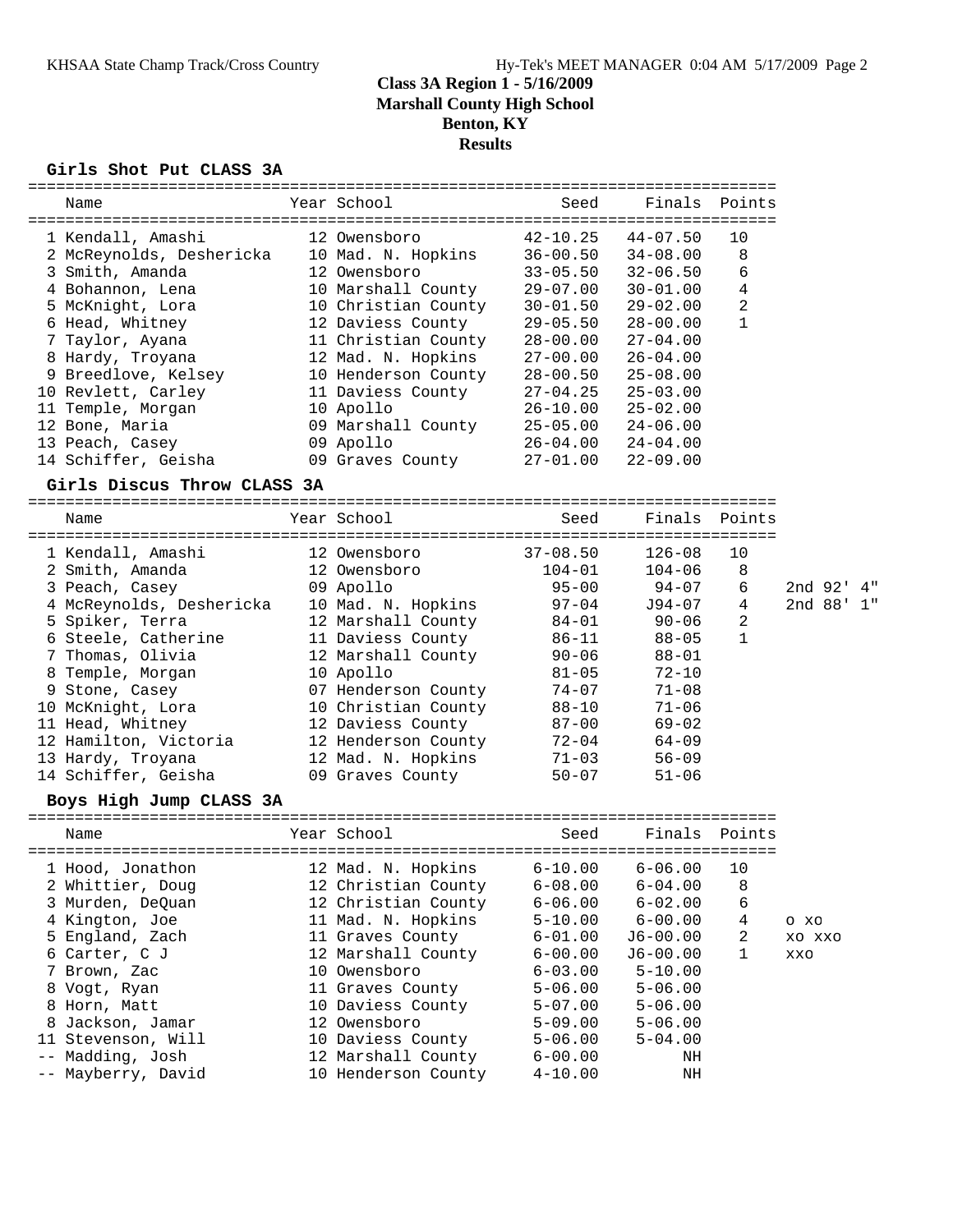### **Boys Pole Vault CLASS 3A**

| Name                                      | Year School                         | Seed                         | Finals                       | Points           |              |
|-------------------------------------------|-------------------------------------|------------------------------|------------------------------|------------------|--------------|
| 1 Pitt, Evan                              | 12 Henderson County                 | $14 - 00.00$                 | $13 - 00.00$                 | 10               |              |
| 2 Young, Wyatt                            | 11 Daviess County                   | $12 - 06.00$                 | 12-00.00                     | 8                |              |
| 3 Barron, Brian                           | 12 Daviess County                   | $12 - 00.00$                 | $11 - 06.00$                 | 6                |              |
| 4 O'Nan, Reece                            | 11 Henderson County                 | $11 - 06.00$                 | $10 - 06.00$                 | 4                |              |
| Boys Long Jump CLASS 3A                   |                                     |                              |                              |                  |              |
|                                           |                                     |                              |                              |                  |              |
| Name                                      | Year School                         | Seed                         | Finals                       | Points           |              |
| 1 Madding, Josh                           | 12 Marshall County                  | $20 - 11.00$                 | $21 - 11.00$                 | 10               |              |
| 2 Millay, Dylan                           | 12 Daviess County                   | $21 - 02.00$                 | $21 - 04.25$                 | 8                |              |
| 3 Burroughs, Courtland                    | 12 Apollo                           | $21 - 01.75$                 | $20 - 09.50$                 | 6                |              |
| 4 Douglas, Aquado                         | 11 Owensboro                        | $20 - 09.00$                 | $20 - 02.50$                 | 4                |              |
| 5 Washington, Julian                      | 09 Christian County                 | 19-05.50                     | $19 - 00.00$                 | $\overline{c}$   |              |
| 6 Hairlson, Kevontae                      | 12 Henderson County                 | $18 - 04.50$                 | 18-01.00                     | $\mathbf{1}$     | 2nd 17'10.5" |
| 7 Cox, Zach                               | 09 Daviess County                   | 18-06.00                     | J18-01.00                    |                  | 2nd 17'2.25" |
| 8 Carter, C J                             | 12 Marshall County                  | $19 - 07.50$                 | $17 - 06.50$                 |                  |              |
| 9 Main, Zach                              | 08 Owensboro                        | $20 - 05.00$                 | $17 - 03.00$                 |                  |              |
| 10 Spalding, Robert                       | 11 Graves County                    | $18 - 05.00$                 | $15 - 09.25$                 |                  |              |
| 11 Keye, Martez                           | 11 Henderson County                 | 15-10.00                     | $15 - 04.75$                 |                  |              |
| 12 Goatley, Tanner                        | 10 Graves County                    | 16-04.00                     | $14 - 07.00$                 |                  |              |
| -- Manning, Rontez                        | 11 Christian County                 | 18-11.00                     | FOUL                         |                  |              |
| -- Gregory, Leslie                        | 12 Mad. N. Hopkins                  | $19 - 10.50$                 | FOUL                         |                  |              |
| Boys Triple Jump CLASS 3A                 |                                     |                              |                              |                  |              |
|                                           |                                     |                              |                              |                  |              |
| Name                                      | Year School                         | Seed                         | Finals                       | Points           |              |
|                                           |                                     |                              | $40 - 10.00$                 | 10               |              |
| 1 Gregory, Leslie                         | 12 Mad. N. Hopkins                  | $40 - 06.50$                 |                              | 8                |              |
| 2 Millay, Dylan                           | 12 Daviess County                   | $42 - 01.50$                 | $40 - 08.75$                 | 6                |              |
| 3 Burroughs, Courtland                    | 12 Apollo<br>09 Christian County    | $40 - 08.00$<br>$39 - 01.00$ | $40 - 08.00$<br>$39 - 11.50$ | 4                |              |
| 4 Washington, Julian<br>5 Douglas, Aquado | 11 Owensboro                        | $40 - 05.00$                 | $39 - 07.75$                 | $\boldsymbol{2}$ |              |
| 6 Jones, Jordan                           | 11 Christian County                 | $38 - 05.00$                 | $38 - 06.00$                 | 1                |              |
| 7 Blanton, Dakota                         | 10 Owensboro                        | 36-09.00                     | $37 - 03.50$                 |                  |              |
| 8 Vogt, Ryan                              | 11 Graves County                    | $36 - 03.00$                 | $37 - 03.00$                 |                  |              |
| 9 Cox, Zach                               | 09 Daviess County                   | $37 - 02.50$                 | $36 - 08.00$                 |                  |              |
| 10 Spalding, Robert                       | 11 Graves County                    | $36 - 06.50$                 | $36 - 05.75$                 |                  |              |
| 11 Johnson, Denzel                        | 10 Mad. N. Hopkins                  | $34 - 07.50$                 | $35 - 10.75$                 |                  |              |
| 12 Hudson, Matt                           | 11 Henderson County                 | $34 - 09.50$                 | $33 - 01.50$                 |                  |              |
| 13 Comer, Codie                           | 10 Henderson County                 | $35 - 09.00$                 | $33 - 00.00$                 |                  |              |
| Boys Shot Put CLASS 3A                    |                                     |                              |                              |                  |              |
| Name                                      | Year School                         | Seed                         |                              | Finals Points    |              |
|                                           |                                     |                              |                              | 10               |              |
| 1 Frazier, Cameron                        | 12 Daviess County                   | $59 - 02.00$                 | $56 - 06.00$                 |                  |              |
| 2 Bivin, Harris                           | 11 Apollo                           | $53 - 09.25$                 | $51 - 07.00$                 | 8                |              |
| 3 Hanvy, Nick                             | 12 Mad. N. Hopkins                  | $44 - 04.00$<br>$44 - 01.00$ | $45 - 00.00$<br>$42 - 10.00$ | 6<br>4           |              |
| 4 Croney, Houston<br>5 Maddox, Khiry      | 12 Christian County<br>11 Owensboro | $44 - 04.00$                 | $42 - 07.25$                 | 2                |              |